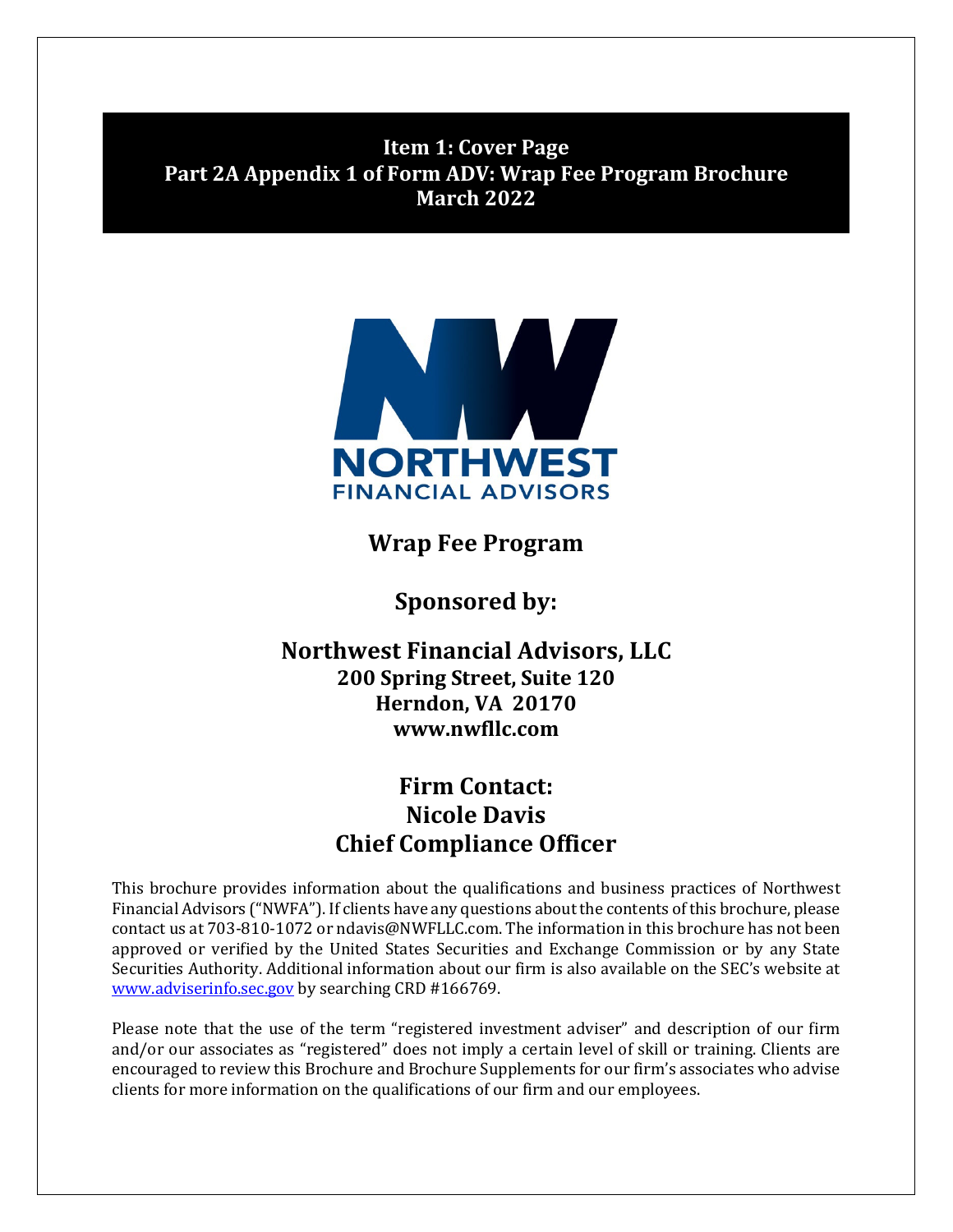# **Item 2: Material Changes**

<span id="page-1-0"></span>NWFA is required to make clients aware of information that has changed since the last annual update to the Wrap Brochure ("Wrap Brochure") and that may be important to them. Clients can then determine whether to review the brochure in its entirety or to contact us with questions about the changes.

The following are the material changes made to our Wrap Brochure since our last annual amendment in March 2021. We included a discussion of mutual fund share class considerations and related conflicts of interest (Item 4). We included a discussion of the conflicts of interest when we recommend a retirement plan or account rollover (item 4).

Effective, January 1, 2019, NWFA has also discontinued the SWM II Wrap Program for new clients.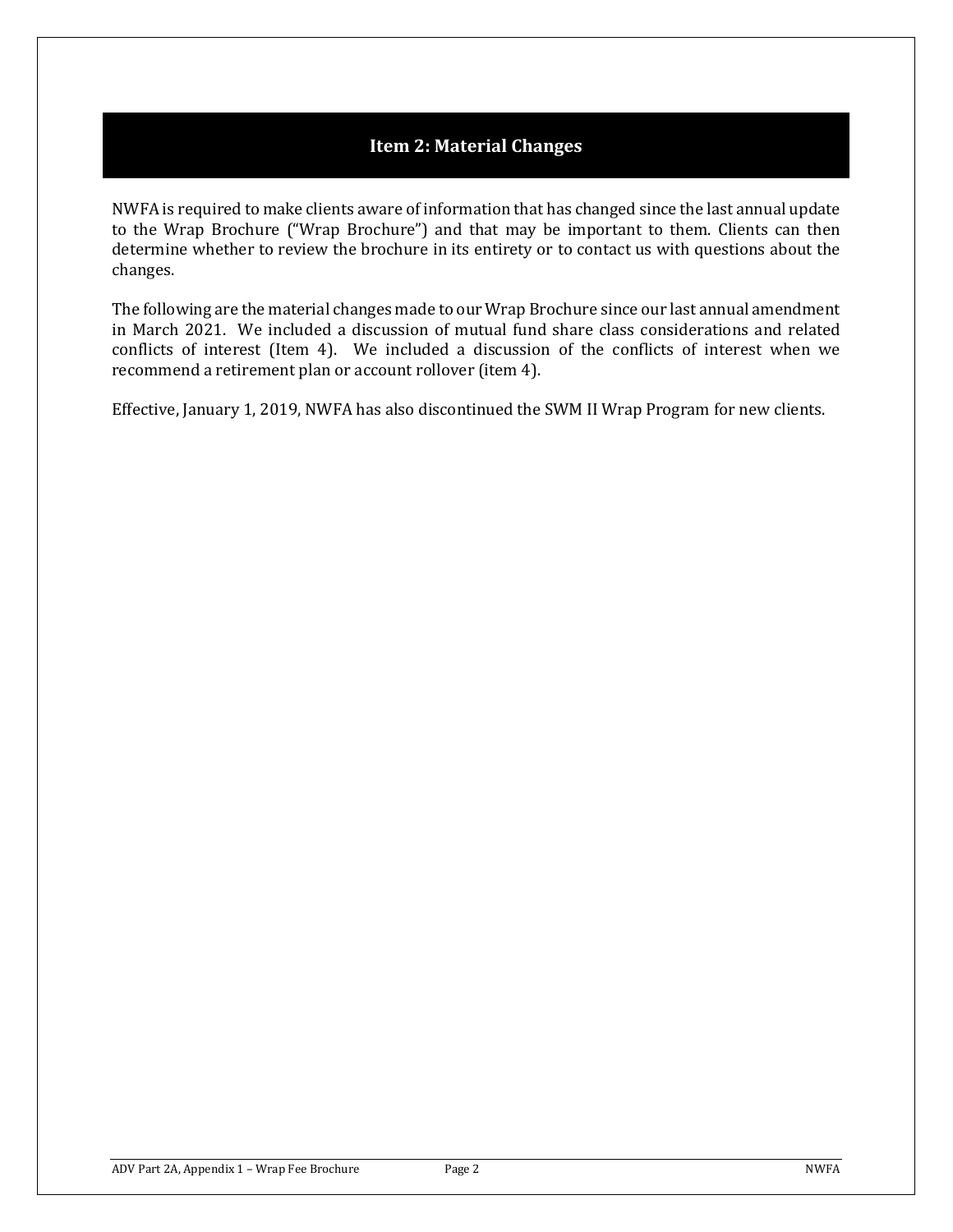# **Item 3: Table of Contents**

<span id="page-2-0"></span>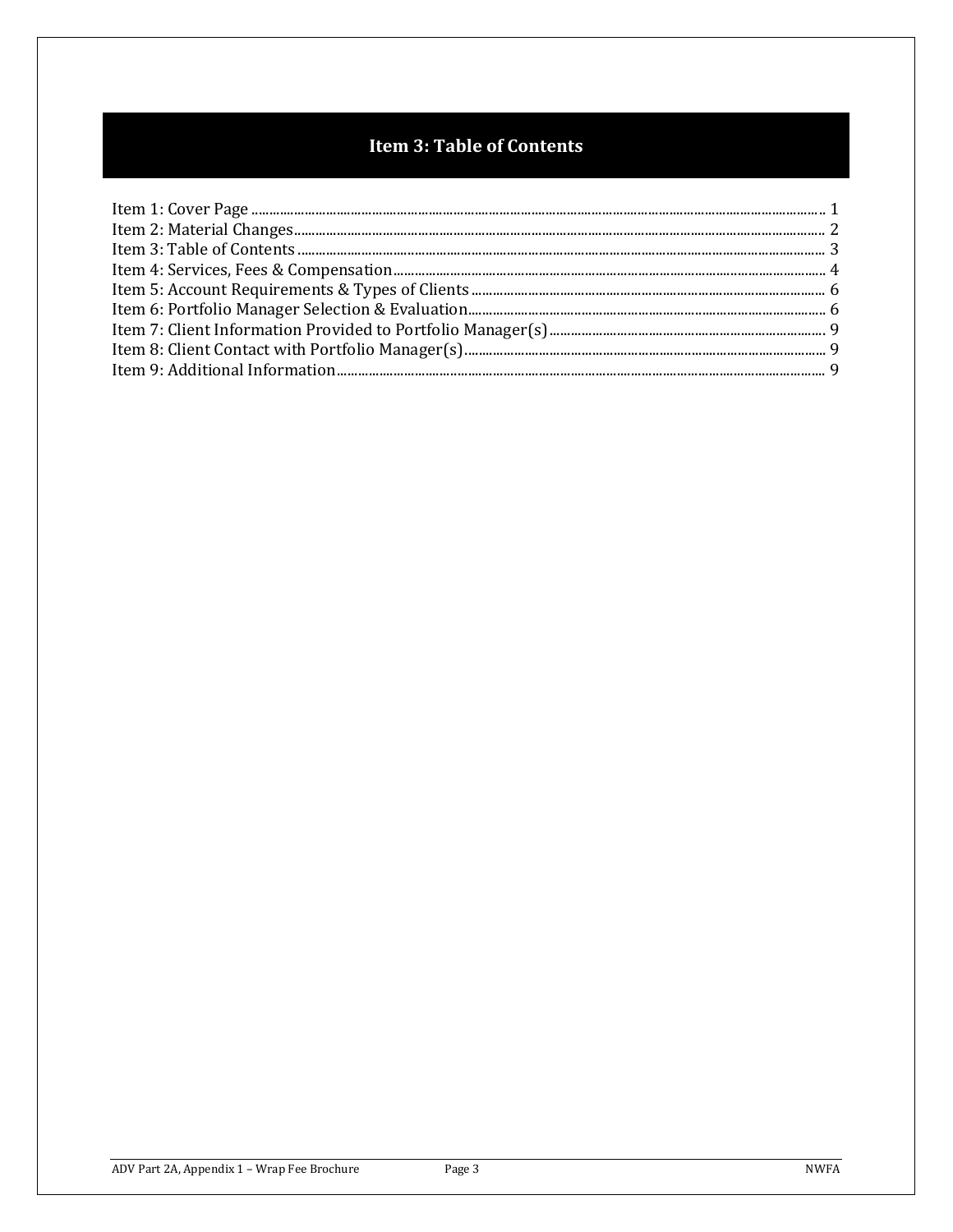# **Item 4: Services, Fees & Compensation**

<span id="page-3-0"></span>We generally provide advisory services through programs sponsored by LPL Financial, LLC ("LPL Financial"), a registered investment adviser and broker-dealer. LPL Financial is independently owned and operated and not affiliated with us or Northwest Federal Credit Union. LPL Financial offers wrap-fee programs and non-wrap fee programs to clients.

Our firm sponsors a wrap fee program, which allows clients to pay a single fee for investment advisory services and associated custodial transaction costs. Transaction fees will be paid by our firm via individual transaction charges. Because our firm absorbs client transaction fees, an incentive exists to limit trading activities in client accounts. Custodial transaction costs, however, are not included in the advisory fee charged by our firm for non-wrap services, and are to be paid by the client to LPL Financial. Depending on the client's account or portfolio trading activity, clients may pay more for using our wrap fee services than they would for using our non-wrap services.

We do not charge our clients higher advisory fees based on their trading activity, but you should be aware that we may have an incentive to limit our trading activities in your account(s) because we are charged for executed trades. By participating in a wrap fee program, you may end up paying more or less than you would through a non-wrap fee program where a lower advisory fee is charged, but trade execution costs are passed directly through to you by LPL Financial.

LPL Financial's Strategic Wealth Management Program II ("SWM II") offers clients an asset management account that is directly managed by our firm's investment adviser representatives. Clients participating in SWM II accounts pay a single wrap fee for advisory services and associated custodial transaction costs. Clients participating in LPL Financial's Strategic Wealth Management Program ("SWM") pay an asset-based management fee and separate transaction costs. Please see our Firm Brochure for more information regarding SWM.

### **Our Wrap Advisory Services**

# **Strategic Wealth Management Program II ("SWM II"):**

As part of our SWM II service, a portfolio is created, consisting of individual stocks, bonds, exchange traded funds ("ETFs"), options, mutual funds and/or other investments. The client's individual investment strategy is tailored to their specific needs and may include some or all of the previously mentioned securities. Portfolios will be designed to meet a particular investment goal, determined to be suitable to the client's circumstances. Once the appropriate portfolio has been determined, portfolios are continuously and regularly monitored, and if necessary, rebalanced based upon the client's individual needs, stated goals and objectives.

# **Fees:**

The maximum annual fee to be charged to the client's account(s) will not exceed 1.50%. The fee to be assessed to each account will be detailed in the client's signed advisory agreement or LPL Financial Account Application. Fees are billed on a pro-rata basis quarterly in advance based on the value of the account(s) on the last day of the previous quarter. Fees are negotiable and will be deducted from the account(s). Please note that fees will be adjusted for deposits and withdrawals made during the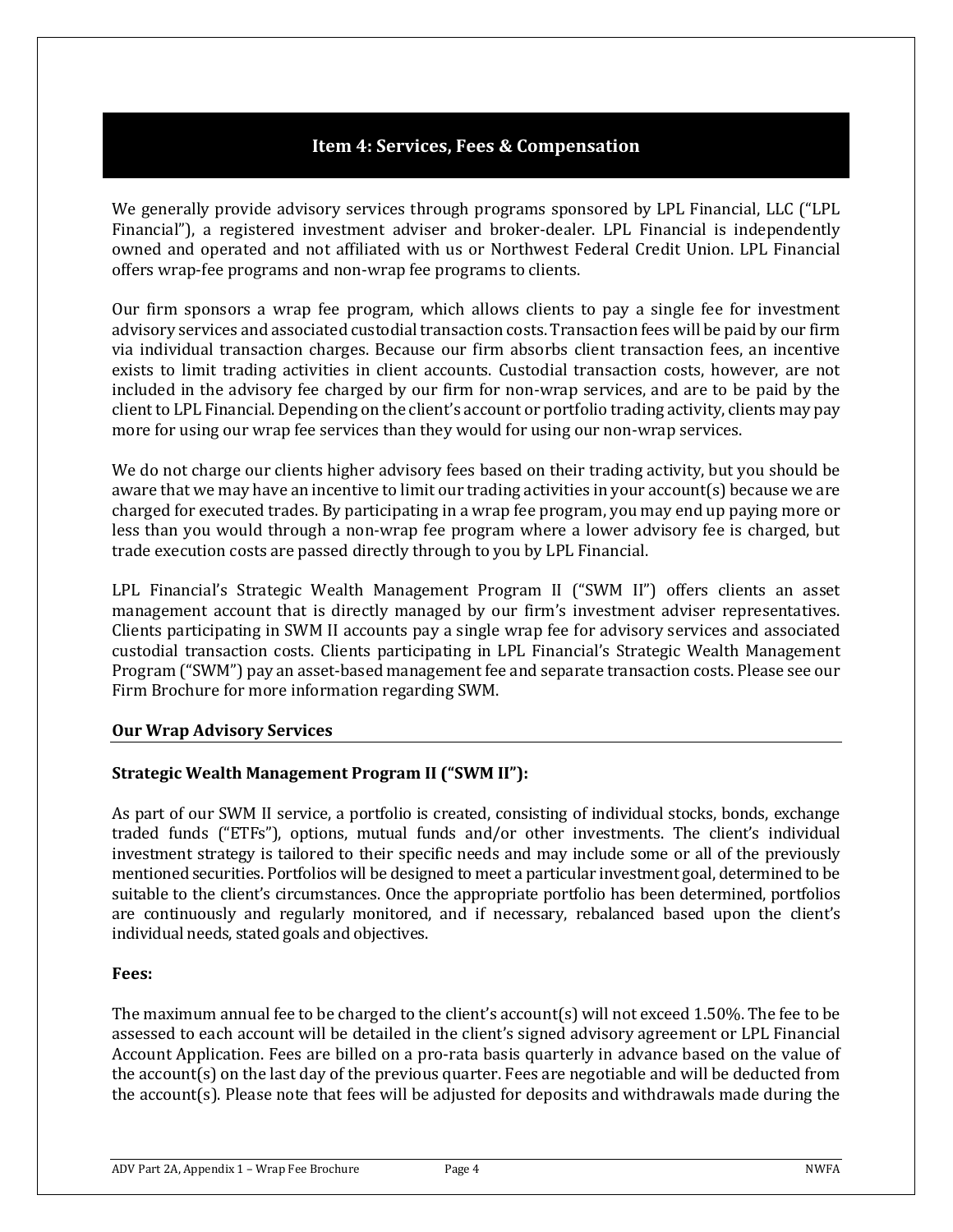quarter. If accounts are opened during the quarter, the pro-rata advisory fees will be deducted during the next regularly scheduled billing cycle. As part of this process, Clients understand the following:

- a) LPL Financial as the client's custodian sends statements at least quarterly, showing all disbursements for each account, including the amount of the advisory fees paid to our firm;
- b) Clients provide authorization permitting LPL Financial to deduct these fees;
- c) LPL Financial calculates the advisory fees for all fee schedules and deducts them from the client's account.

### **Other Types of Fees & Expenses:**

In addition to our advisory fees above, clients may also pay holdings charges imposed by the chosen custodian for certain investments, charges imposed directly by a mutual fund, index fund, or exchange traded fund, which shall be disclosed in the fund's prospectus, mark-ups and mark-downs, spreads paid to market makers, fees for trades executed away from custodian, wire transfer fees and other fees and taxes on brokerage accounts and securities transactions. Our firm does not receive a portion of these fees.

When providing services, we use mutual funds that the custodian makes available. Mutual funds offer multiple share classes which can be titled, for example, as Class A, Class I, institutional, fee-based, investor, retail, service, administrative or platform share classes. The mutual funds are no-load or load-waived share classes and therefore not subject to any upfront sales charge. However, different mutual fund share classes have different expense structures (i.e., some higher and some lower) and in some cases the mutual fund share classes pay a 12b-1 fee, administrative fee, recordkeeping fee, and/or revenue sharing fee to the custodian. You should understand that the mutual fund share class we select for purchase in your account in some cases will not be the least expensive share class that the mutual fund makes available. We select mutual fund share classes based on a variety of different considerations, including but not limited to: the advisory fee that is charged; the amount of the transaction charges applied to the purchase or sale of the mutual fund; the anticipated frequency of transactions; the holding period for the mutual funds; the overall cost structure of the advisory program; share class eligibility requirements; and potential tax consequences. You should understand that another financial services firm may offer the same mutual fund at a lower overall cost to the investor than is available through accounts.

### **Termination and Refunds**

Either party may terminate the signed advisory agreement at any time. Upon receipt of your notice of termination, LPL Financial will process a pro-rated refund of the unearned portion of the advisory fees charged in advance at the beginning of the quarter.

### **Retirement Rollovers**

There is a conflict of interest for individuals that currently invest in an employer-sponsored retirement plan or individual retirement account that are considering a roll out of assets from the retirement plan or account. A conflict of interest exists because we will be compensated only if the individual rolls over the proceeds into an IRA that we then manage. As a result, it can be construed that we have a financial incentive to recommend one option over another. Therefore, the individual should include in his/her decision making process, a thorough review of all options available; for example (i) remain invested int eh current retirement plan or account (if available), (ii) transfer assets to a new employer-sponsored retirement plan (if available), (iii) transfer assets to an IRA with a financial institution, or (iv) withdraw assets directly, which would be subject to federal and applicable state and local taxes and possibly subject to the IRS penalty of 10% depending upon the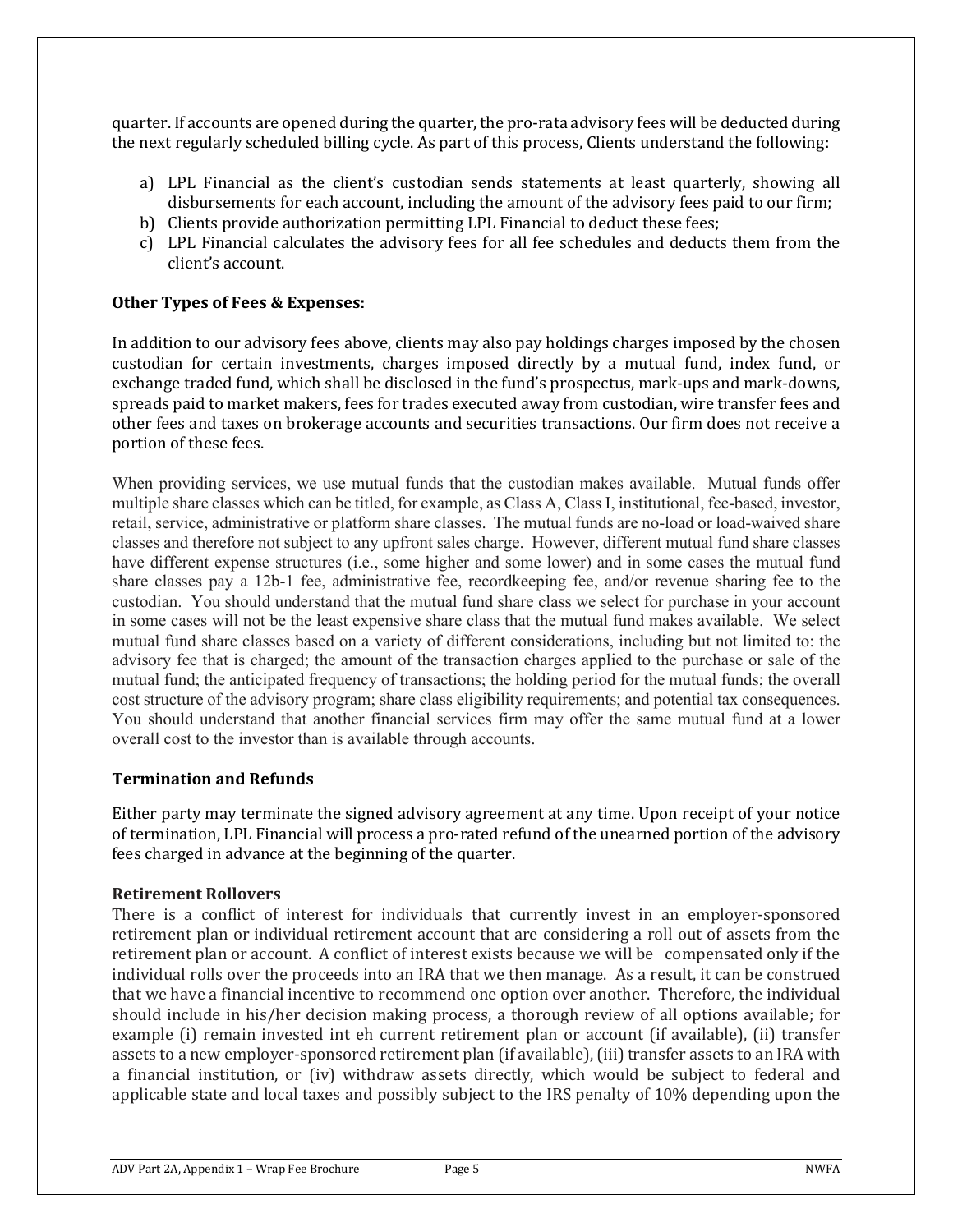age of the individual.

### **Wrap Fee Program Recommendations:**

Effective, January 1, 2019, NWFA discontinued the SWM II Wrap Program for new clients.

# **Item 5: Account Requirements & Types of Clients**

<span id="page-5-0"></span>We do not impose a minimum account size to become an advisory client; however certain programs offered by LPL Financial and other broker dealers may require a minimum amount of investable assets to open and maintain an account. A minimum initial account value of \$25,000 was suggested for our SWM II service. In certain instances, we permitted a lower minimum account size.

Our firm has the following types of clients:

- Individuals and High Net Worth Individuals;
- Trusts, Estates or Charitable Organizations;
- Pension and Profit Sharing Plans;
- Corporations, Limited Liability Companies and/or Other Business Types

# **Item 6: Portfolio Manager Selection & Evaluation**

### <span id="page-5-1"></span>**Selection of Portfolio Managers:**

Our firm's investment adviser representatives ("IARs") act as portfolio manager(s) for this wrap fee program. A conflict arises in that other investment advisory firms may charge the same or lower fees than our firm for similar services. Our IARs are subject to individual licensing requirements as imposed by state securities boards. Our firm is required to confirm or update each IAR's Form U4 on an annual basis. IAR supervision is conducted by our Chief Compliance Officer or management personnel.

Our firm's IARs will regularly review the Account and implement changes that the IAR deems appropriate. An official account review will be conducted and documented at least annually. The nature of these reviews is to learn whether client accounts are in line with their investment objectives and appropriately positioned.

### **Advisory Business:**

Information about our wrap fee services can be found in Item 4 of this brochure. Effective, January 1, 2019, NWFA discontinued the SWM II Wrap Program for new clients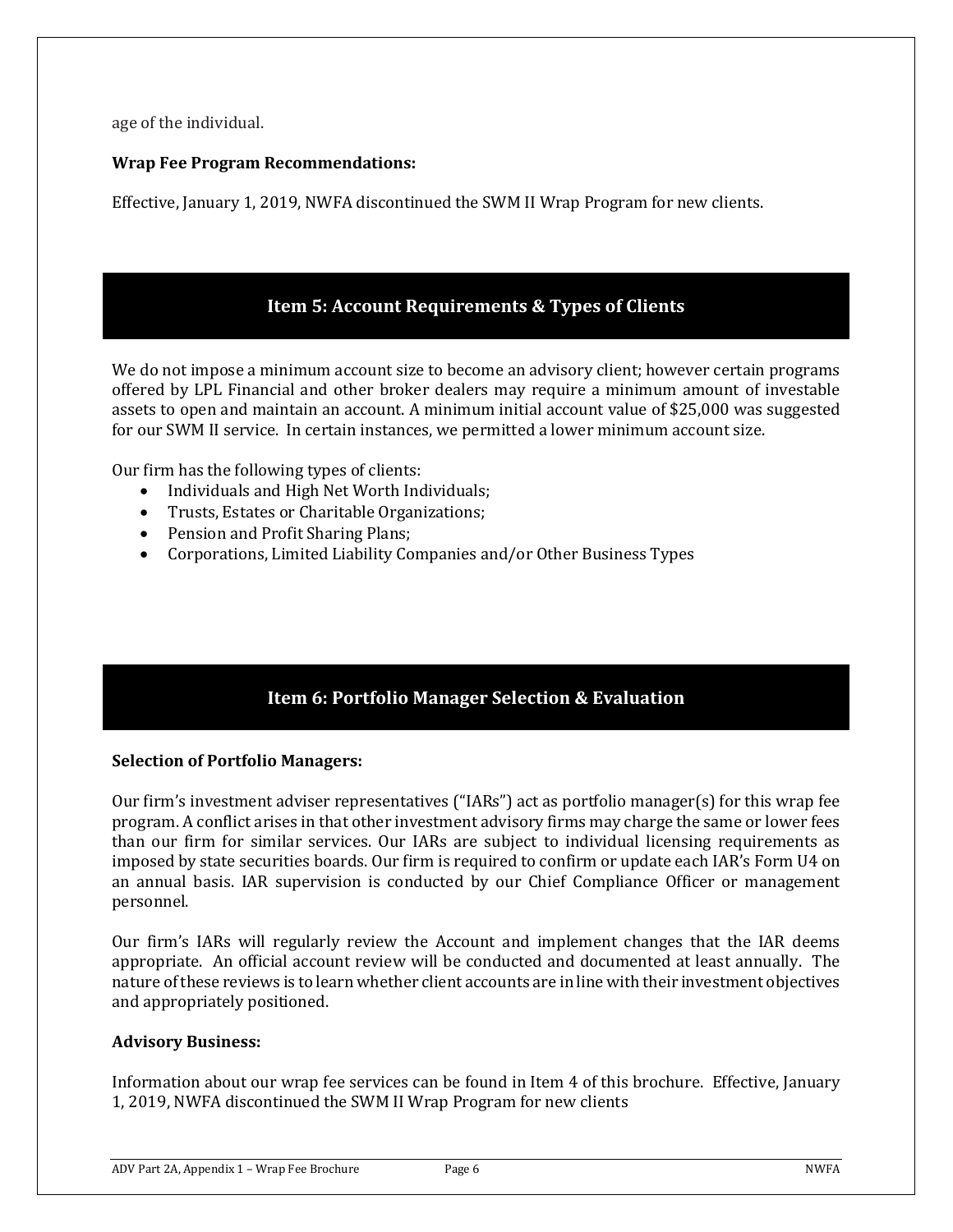Each SWM II client has the opportunity to place reasonable restrictions on the types of investments to be held in the portfolio. Restrictions on investments in certain securities or types of securities may not be possible due to the level of difficulty this would entail in managing the account.

### **Performance-Based Fees & Side-By-Side Management:**

Our firm does not charge performance-based fees.

### **Methods of Analysis, Investment Strategies & Risk of Loss:**

We use a long term investment philosophy and provide individual advice based on each client's risk tolerance. We review our client's long-term and short-term financial needs and objectives, and risk tolerance or risk-aversion. Investment recommendations are based on information provided to us by our clients, financial records, responses to our questionnaires or personal interviews. We design each client's investment strategy based on a thorough evaluation of the individual goals and objectives of each client. After analyzing a client's financial situation and understanding their individual investment objectives, we will recommend investment programs sponsored by third party financial institutions including LPL Financial. Following client approval, we will implement each aspect of the strategy, as appropriate. Account supervision is guided by the stated objectives of the client, and all managed accounts will be maintained with an independent custodian broker-dealer.

Our investment strategy involves recommending an asset allocation mix to our clients based on their individual needs by selecting an appropriate mix of mutual funds, exchange traded funds, equities, fixed income or Portfolio Managers to manage your assets. We monitor the asset allocation mix and performance of the investments, and make periodic adjustments to the account, as necessary to meet client objectives. In the event we recommend Portfolio Managers, we will monitor manager performance and various investment markets to determine if the allocation among investment options is appropriate or if changes to those options are necessary due to changes in the market or client's needs.

The description provided above is a brief overview of the investment category and is not intended to be complete. Investing in securities is inherently risky. An investment in individual securities or in a portfolio of securities could lose money. We cannot give any guarantee that we will achieve your investment objectives or that any client will receive a return of its investment.

The description below is an overview of the risks entailed in our investment strategy and is not intended to be complete. All investing involves a risk of loss and the investment strategy offered by us could lose money over short or long periods. Performance could be hurt by a number of different market risks including but not limited to:

Stock Market Risk. Stock market risk, which is the chance that stock prices overall will decline. An investment in individual securities or in a portfolio of securities could lose money. We cannot give any guarantee that we will achieve the client's investment objectives or that any client will receive a return of its investment. Stock markets tend to move in cycles, with periods of rising prices and periods of falling prices.

Alternative Strategy Mutual Funds. Certain mutual funds invest primarily in alternative investments and/or strategies. Investing in alternative investments and/or strategies and involves special risks, such as risks associated with commodities, real estate, leverage, selling securities short, the use of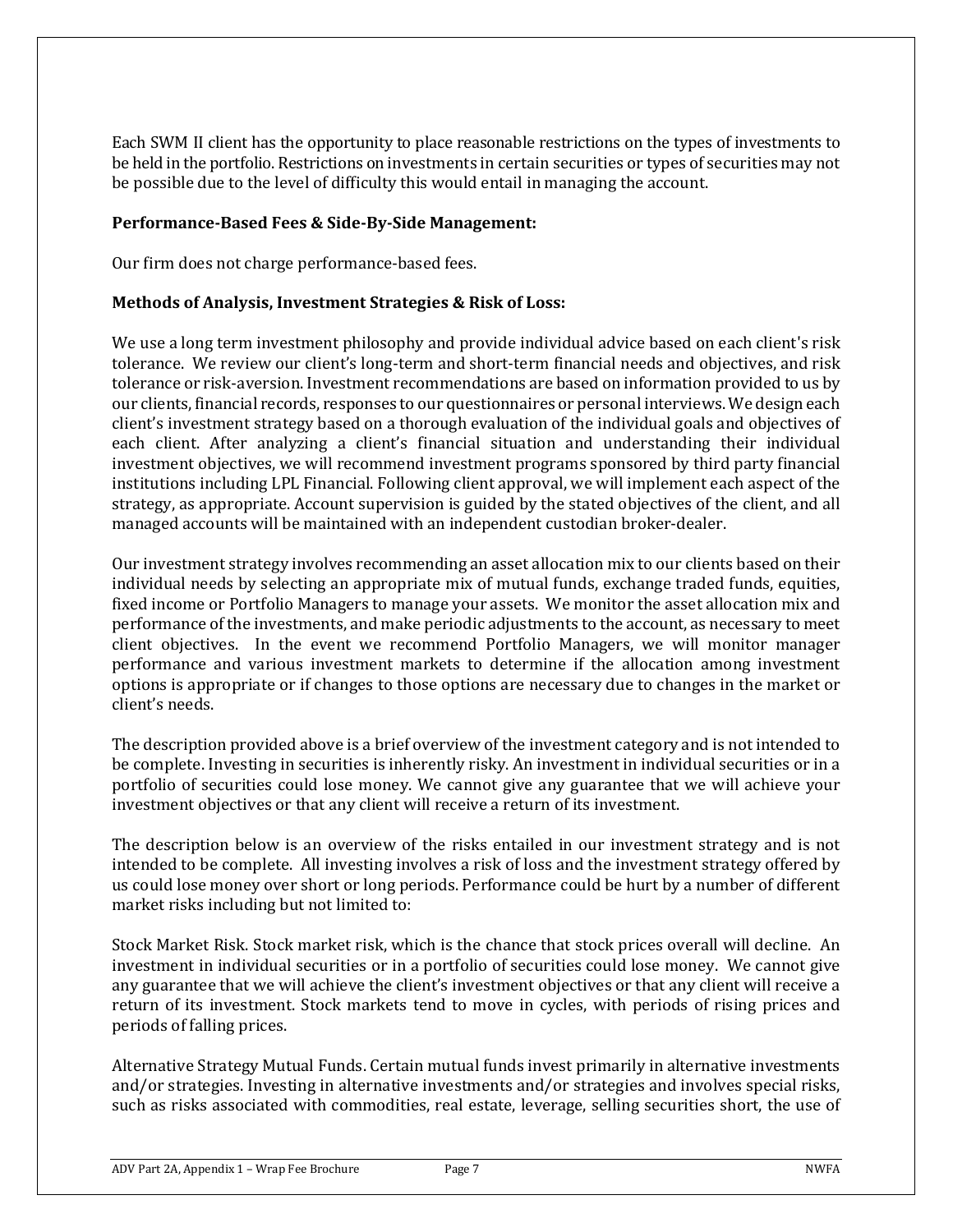derivatives, potential adverse market forces, regulatory changes and potential illiquidity. There are special risks associated with mutual funds that invest principally in real estate securities, such as sensitivity to changes in real estate values and interest rates and price volatility because of the fund's concentration in the real estate industry.

Exchange-Traded Funds (ETFs). ETFs are typically investment companies that are legally classified as open end mutual funds or UITs. However, they differ from traditional mutual funds, in particular, in that ETF shares are listed on a securities exchange. Shares can be bought and sold throughout the trading day like shares of other publicly-traded companies. ETF shares may trade at a discount or premium to their net asset value. This difference between the bid price and the ask price is often referred to as the "spread." The spread varies over time based on the ETF's trading volume and market liquidity, and is generally lower if the ETF has a lot of trading volume and market liquidity and higher if the ETF has little trading volume and market liquidity. Although many ETFs are registered as an investment company under the Investment Company Act of 1940 like traditional mutual funds, some ETFs, in particular those that invest in commodities are not registered as an investment company.

Leveraged and Inverse ETFs, ETNs and Mutual Funds. Leveraged ETFs, ETNs and mutual funds, sometimes labeled "ultra" or "2x" for example, are designed to provide a multiple of the underlying index's return, typically on a daily basis. Inverse products are designed to provide the opposite of the return of the underlying index, typically on a daily basis. These products are different from and can be riskier than traditional ETFs, ETNs and mutual funds. Although these products are designed to provide returns that generally correspond to the underlying index, they may not be able to exactly replicate the performance of the index because of fund expenses and other factors. This is referred to as tracking error. Continual re-setting of returns within the product may add to the underlying costs and increase the tracking error. As a result, this may prevent these products from achieving their investment objective. In addition, compounding of the returns can produce a divergence from the underlying index over time, in particular for leveraged products. In highly volatile markets with large positive and negative swings, return distortions are magnified over time. Because of these distortions, these products should be actively monitored, as frequently as daily, and may not be appropriate as an intermediate or long-term holding. To accomplish their objectives, these products use a range of strategies, including swaps, futures contracts and other derivatives. These products may not be diversified and can be based on commodities or currencies. These products may have higher expense ratios and be less tax-efficient than more traditional ETFs, ETNs and mutual funds. LPL imposes limitations on accounts purchasing leveraged or inverse ETFs, ETNs, and mutual funds.

**Please Note:** Investing in securities involves risk of loss that clients should be prepared to bear. While the stock market may increase and your account(s) could enjoy a gain, it is also possible that the stock market may decrease and your account(s) could suffer a loss. It is important that you understand the risks associated with investing in the stock market, are appropriately diversified in your investments, and ask any questions you may have.

# **Voting Client Securities:**

As a matter of policy, we disclaim any responsibility for voting client securities. Clients may contact us for advice or information about a particular proxy vote but we do not exercise proxy voting authority over client securities and should not be designated by custodians as the party to receive information on voting client proxies. The obligation to vote client proxies rests with the client.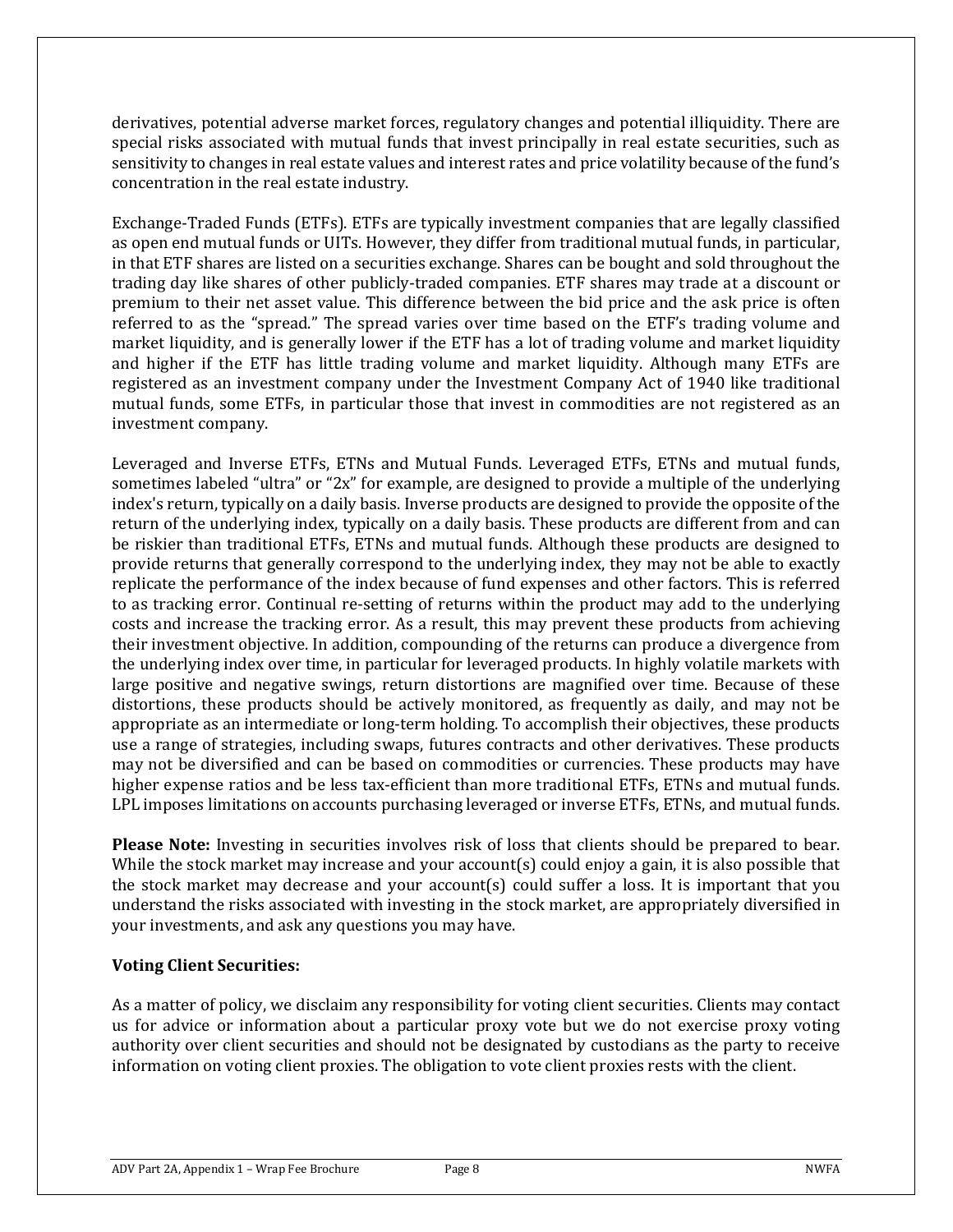# **Item 7: Client Information Provided to Portfolio Manager(s)**

<span id="page-8-0"></span>All SWM II accounts are managed by our in-house licensed IARs. The IAR selected to manage the client's account(s) or portfolio(s) will be privy to the client's investment goals and objectives, risk tolerance, restrictions placed on the management of the account(s) or portfolio(s) and relevant client notes taken by our firm. Please see our firm's Privacy Policy for more information on how our firm utilizes client information.

# **Item 8: Client Contact with Portfolio Manager(s)**

<span id="page-8-1"></span>Clients are always free to directly contact their IAR or Portfolio Manager with any questions or concerns about their portfolios or other matters.

# **Item 9: Additional Information**

# <span id="page-8-2"></span>**Disciplinary Information**

There are no legal or disciplinary events that are material to the evaluation of our advisory business or the integrity of our management.

### **Financial Industry Activities & Affiliations**

We are a separately capitalized company that is indirectly owned by Northwest Federal Credit Union (the "Credit Union"). We will have relationships and clients may utilize the services of certain entities affiliated with the Credit Union. The particular services involved will depend on the types of services offered by the affiliated company. Affiliated companies will be engaged on an arms-length basis for services it provides our client. Services provided by affiliated companies may include, without limitation, banking, tax advice, insurance advice, estate planning, retirement planning, real estate purchases, and other specialized advisory services.

### Broker Dealer

Northwest Financial Group LLC ("NWFG") is a member of the Financial Industry Regulatory Authority ("FINRA"). NWFG receives commission-based compensation from LPL Financial for the sale of investment products. The compensation is earned by IARs in their capacity as registered representatives of LPL Financial. If a client desires to purchase investment products offered by LPL Financial through an IAR acting as a registered representative of LPL Financial then LPL Financial and NWFG will receive brokerage-related compensation for those services, such as commissions and/or trail fees. Information regarding the amount of brokerage compensation will be provided to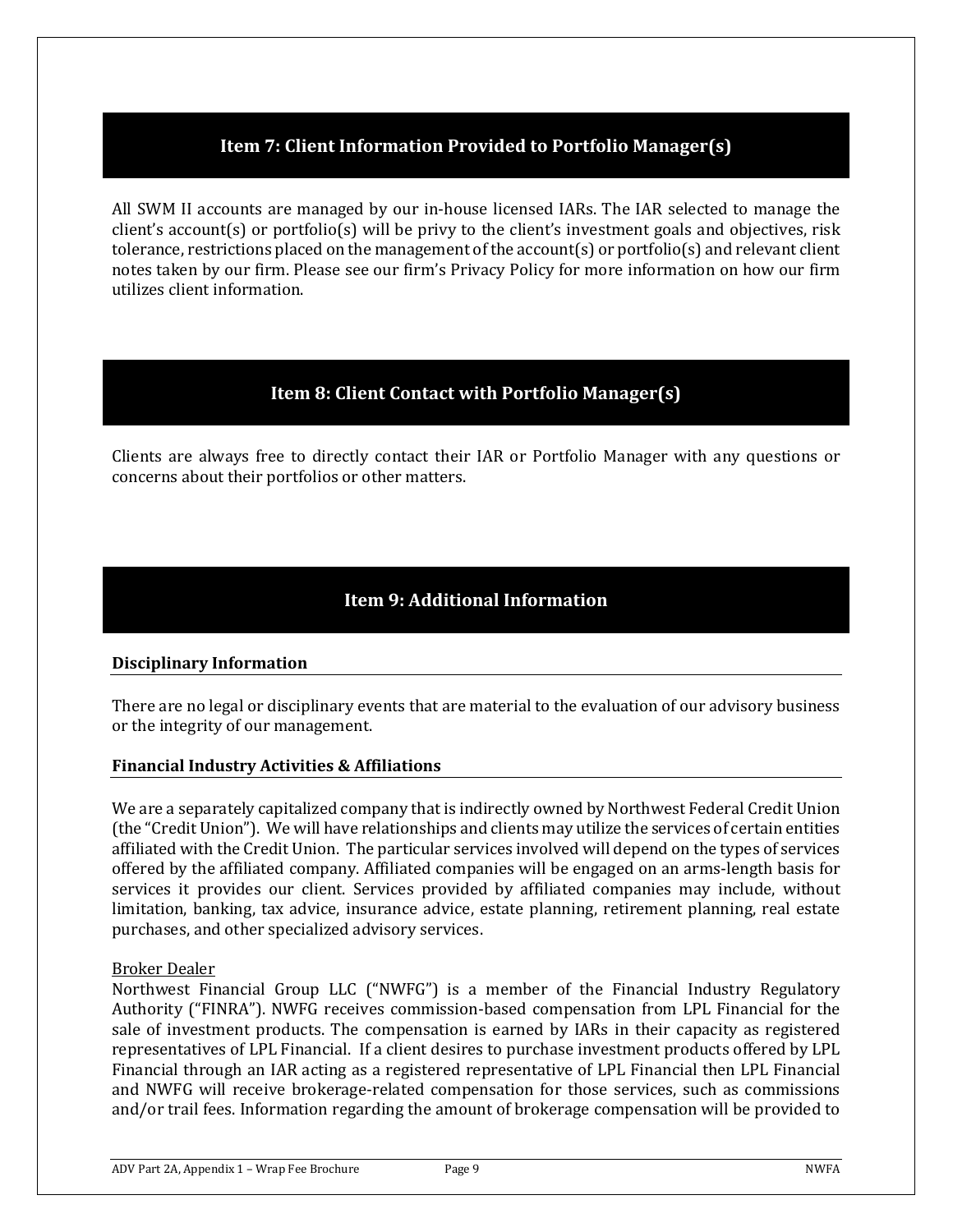the client before the transaction is completed. Clients are advised that investment products provided through LPL Financial are available from other financial institutions.

LPL Financial is a broker-dealer registered with FINRA and the SEC. As a broker-dealer, LPL Financial transacts business in various types of securities, including mutual funds, stocks, bonds, commodities, options, private and public partnerships, variable annuities, REITs and other investment products. Our IARs are licensed as registered representatives of LPL Financial, and will receive commissions for selling investment products to clients. A conflict of interest exists since an IAR has an incentive to recommend products that pay commissions. IARs do not receive commissions when providing investment advisory services through us.

### Credit Union

Northwest Federal Credit Union offers traditional credit union services and products to its members, including checking and savings accounts and consumer loans. Employees of the Credit Union may refer banking customers who are in need of investment advisory services to us.

#### Insurance Company

NW Insurance Agency LLC ("NWIA") is a licensed insurance agency offering insurance products. IARs may be licensed as insurance agents of NWIA and receive commission when selling insurance products. The receipt of commissions on the sale of insurance products may create an incentive for the IAR. Whether or not to use the insurance services from or through our affiliated Insurance Agency is at the discretion of the client. To the extent that advisory clients use the insurance services from or through our IARs, commissions will be paid to them as an appropriately licensed agent. Clients are advised that similar insurance services are available elsewhere.

### **Code of Ethics, Participation or Interest in Client Transactions & Personal Trading**

### Code of Ethics

We have adopted a written Code of Ethics (the "Code") predicated on the principal that we owe a fiduciary duty to our clients. The Code establishes guidelines for professional conduct and personal trading procedures, including certain pre-clearance and reporting obligations.

We require pre-clearance before purchasing an IPO or limited offering (i.e., private placement); require periodic reporting of personal securities transactions and all holdings; and require prompt internal reporting of Code violations to our Chief Compliance Officer. A copy of our Code is available upon request by contacting our Chief Compliance Officer at 703-810-1072.

Our employees may purchase, sell, or hold the same securities that our recommended to clients. Trades by employees are executed in a manner consistent with our fiduciary obligations to our clients. Employee trades must not be timed to precede orders placed for any client, nor should trading activity be so excessive as to conflict with the employee's ability to fulfill daily job responsibilities. All employees are required to sign a statement acknowledging their understanding of the rules, which are designed to prevent potential compliance-related concerns and mitigate potential conflicts, on an annual basis. The Chief Compliance Officer monitors employee trading, relative to client trading, to ensure that employees do not engage in improper transactions.

#### **Review of Accounts**

We review the performance of managed accounts on a continuous, ongoing basis. On a quarterly basis, we review the account's rebalancing activity, review the fees charged to the account, review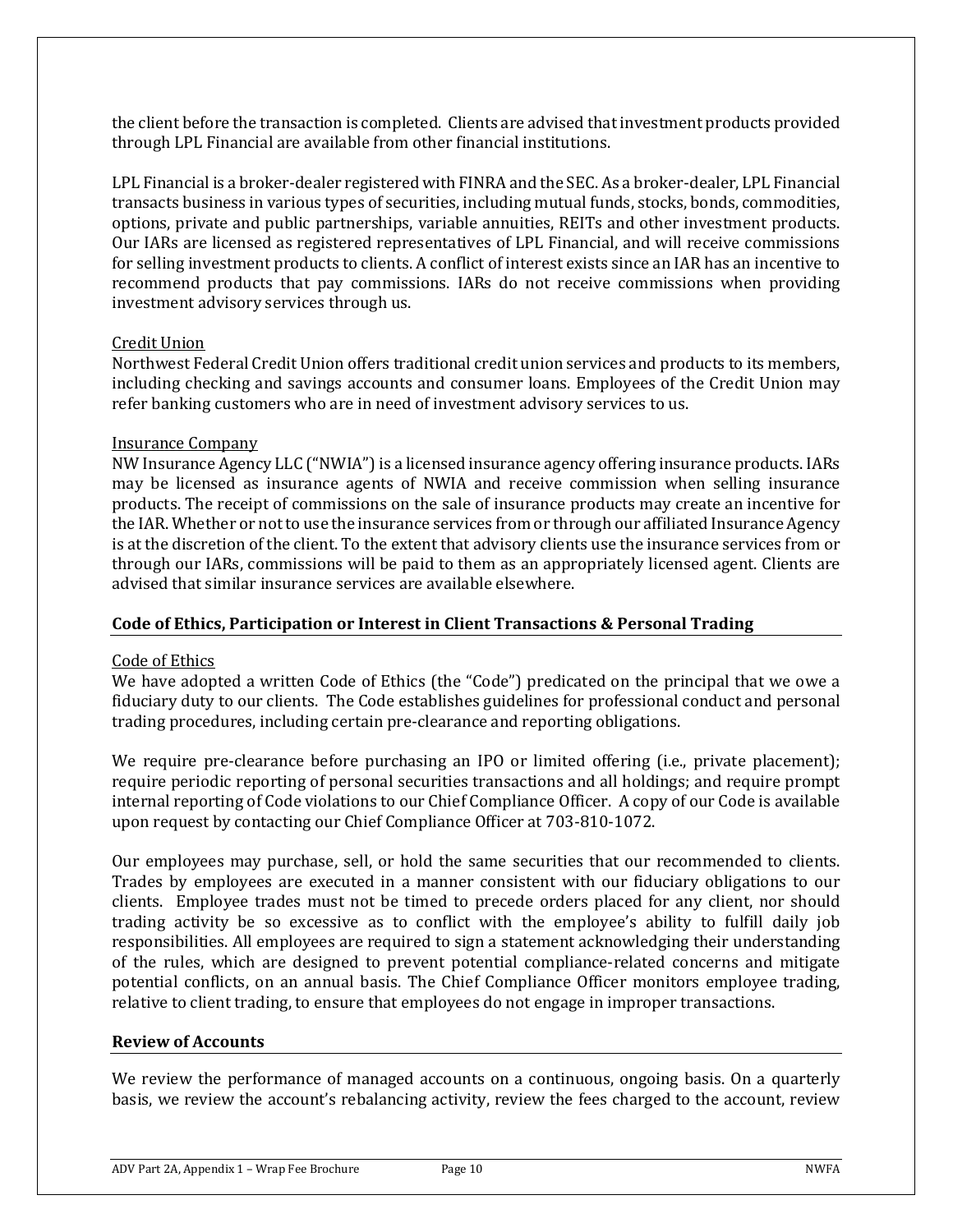trading in the account against any client-directed restrictions, and review the performance of the account. We meet with the client at least annually or more frequently to review any changes in their financial goals or profile which would require any changes in their asset allocation.

Clients receive account statements directly from the custodian on at least a quarterly basis.

### **Other Compensation**

### *LPL Financial*

NWFA and/or its Dually Registered Persons may be incented to join and remain affiliated with LPL Financial and to recommend that clients establish accounts with LPL Financial through the provision of Transition Assistance (discussed in Item 12 of our Firm Brochure). LPL Financial also provides other compensation to NWFA and its Dually Registered Persons, including but not limited to, bonus payments, repayable and forgivable loans, stock awards and other benefits.

The receipt of any such compensation creates a financial incentive for your representative to recommend LPL Financial as custodian for the assets in your advisory account. We encourage you to discuss any such conflicts of interest with your representative before making a decision to custody your assets at LPL Financial.

We do not compensate any person or company, which is not controlled by or is under common control of NWFA, for client referrals nor do we offer or receive sales awards or prizes for providing investment advice to clients.

### *Other Third Parties*

We may occasionally co-sponsor educational seminars or receive marketing support from unaffiliated investment companies or mutual funds. Our clients do not pay more for investment transactions effected and/or assets maintained as result of this arrangement. There is no commitment made by us to any other institution as a result of this arrangement.

# *Client Referrals*

We do compensate the Credit Union for employees that refer banking customers that are in need of investment advisory services to us. Those referrals must meet certain qualifications, such as:

- Be immediately and genuinely interested in a NWFA product or service;
- Need a full service advisor, not a self-directed product or service;
- Have the means to purchase a NWFA product or service; and
- Keep their scheduled meeting with the IAR.

Referrals cannot, under any circumstances, be qualified upon the result of a meeting or conversation. We are prohibited from qualifying Credit Union referrals based on whether or not an account was opened, the size of any resulting transaction, or the volume of assets gathered. For each referral that satisfies all of the above qualifications NWFA pays the Credit Union up to \$25.